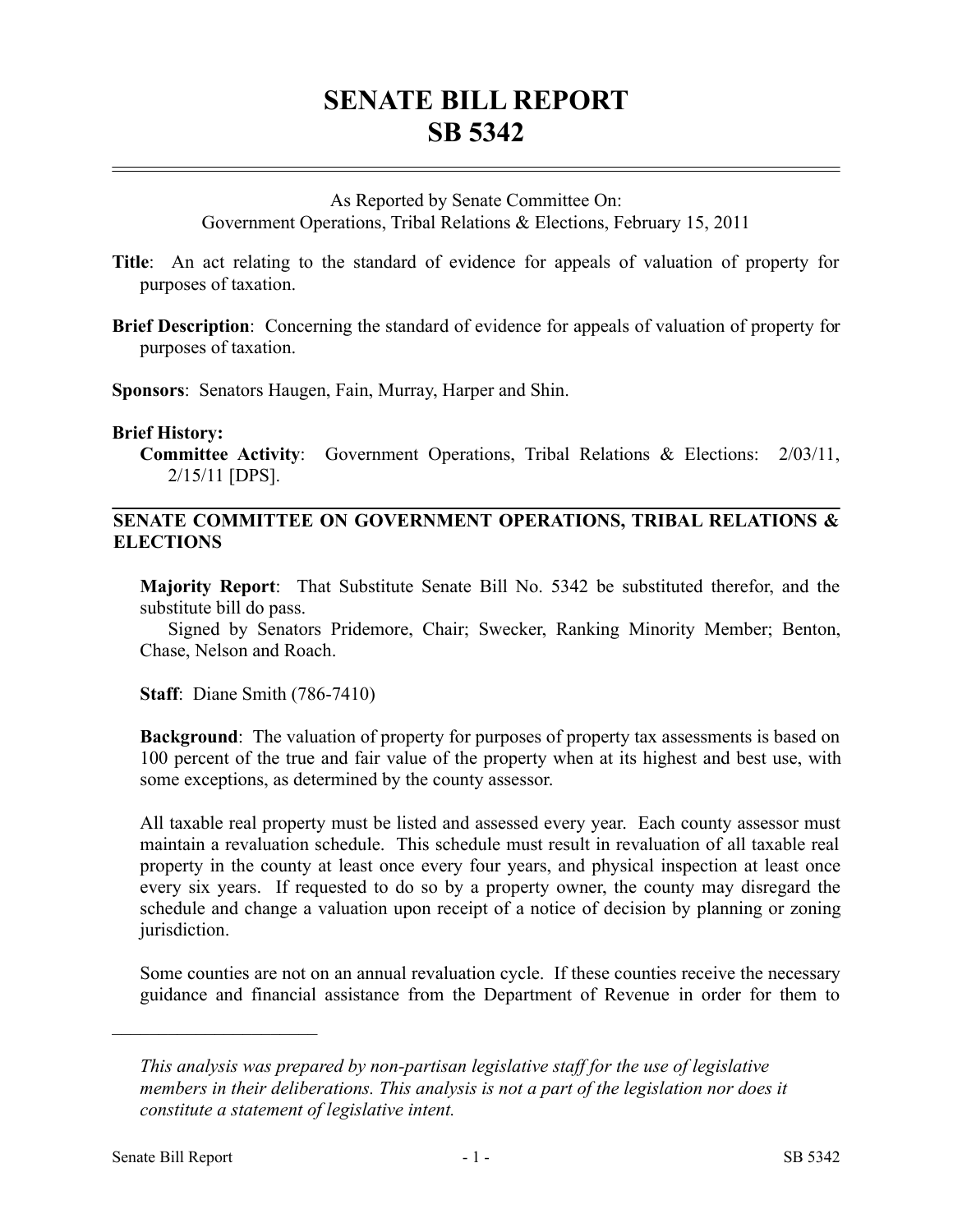convert, then they must have done so by January 1, 2014. By that date, all taxable property must be revalued annually and physically inspected at least once each six years.

If a property owner disagrees with the county assessor over the assessed valuation of the property, there is an appeals process. The first step is the county Board of Equalization, followed by the state Board of Tax appeals and then Superior Court. At all these levels, the assessor's determination is presumed to be correct. The tax payer must prove by clear, cogent and convincing evidence that the assessor's determination is not correct.

**Summary of Bill (Recommended Substitute)**: The taxpayer must prove by a preponderance of the evidence that the county assessor's valuation is incorrect when challenging the assessed valuation at the county Boards of Equalization and at the state Board of Tax Appeals.

**EFFECT OF CHANGES MADE BY GOVERNMENT OPERATIONS, TRIBAL RELATIONS & ELECTIONS COMMITTEE (Recommended Substitute)**: The preponderance standard is applied to appeals before the county Boards of Equalization and the state Board of Tax Appeals. The current statutory standard of clear, cogent, and convincing is retained for appeals into court.

## **Appropriation**: None.

**Fiscal Note**: Not requested.

# **Committee/Commission/Task Force Created**: No.

**Effective Date**: Ninety days after adjournment of session in which bill is passed.

**Staff Summary of Public Testimony on Original Bill**: PRO: This is a citizen's bill. The Board of Equalization should be a place where citizens can go and get a fair and balanced hearing. This high standard is almost impossible for the average citizen to overcome. Clear, cogent, and convincing is the civil counterpart to beyond a reasonable doubt. No other states in our part of the country use this high of a standard. High property taxes have a negative effect on low-income housing. Challenging the assessment is a David versus Goliath setting. Assessed value is based on previous trends and there has been a precipitous fall in rental rates as well as other means of determining fair market value. There are fewer comparative value sales occurring now. Property owners are put off by the process; it needs to be more simple and fair and something the average citizen can afford. The preponderance standard was used in judicial appeals for tax refunds, not for valuation.

CON: Why should this standard be challenged at all? The bill will unleash a parade of experts challenging assessments and create havoc. The county auditors' basic processes and methods are audited by the state and supervised by the Department of Revenue. Wealthy tax payers will challenge, not the average homeowner. Mistakes made by assessors can be corrected with a phone call. According to a 1995 court case, the preponderance standard is already in use. The county assessors are not funded for, and do not have the money to spend on, legal challenges. The top ten taxpayers in the county are wealthy and would be expected to challenge with teams of highly priced attorneys. Their paying less tax shifts that tax